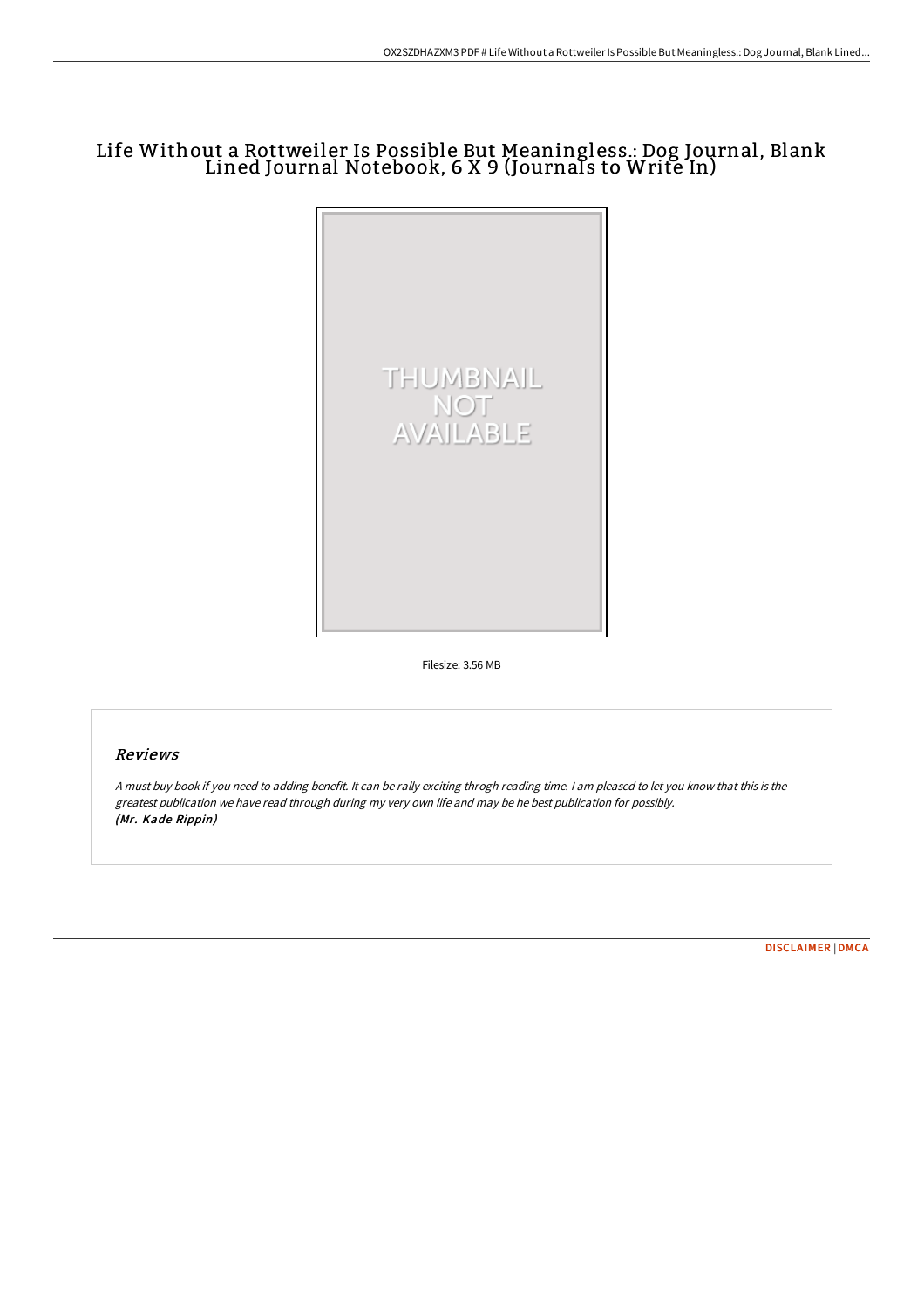## LIFE WITHOUT A ROTTWEILER IS POSSIBLE BUT MEANINGLESS.: DOG JOURNAL, BLANK LINED JOURNAL NOTEBOOK, 6 X 9 (JOURNALS TO WRITE IN)



To get Life Without a Rottweiler Is Possible But Meaningless.: Dog Journal, Blank Lined Journal Notebook, 6 X 9 (Journals to Write In) PDF, you should refer to the link listed below and save the ebook or have accessibility to additional information which are related to LIFE WITHOUT A ROTTWEILER IS POSSIBLE BUT MEANINGLESS.: DOG JOURNAL, BLANK LINED JOURNAL NOTEBOOK, 6 X 9 (JOURNALS TO WRITE IN) book.

Createspace Independent Publishing Platform, 2017. PAP. Condition: New. New Book. Shipped from US within 10 to 14 business days. THIS BOOK IS PRINTED ON DEMAND. Established seller since 2000.